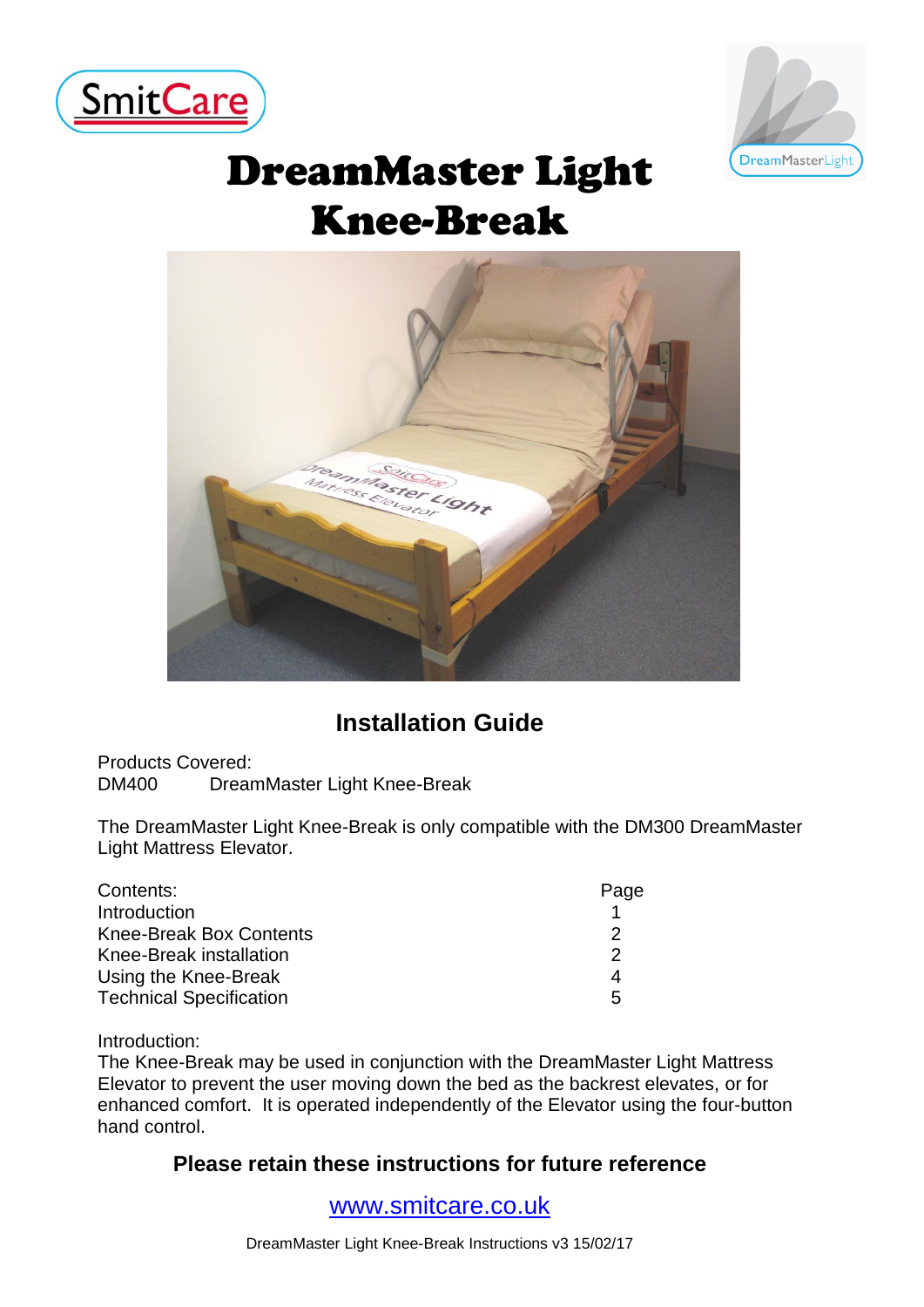### **Box Contents**



**DM400 Knee-Break Light Box Contents:**  DM400 Knee-Break Four Button Hand Control

## **Installation**

Installation of the DM400 Knee-Break is the same whether it is to be installed on a divan bed or a slatted based bed. These images show a divan bed.

1. The DreamMaster Light Mattress Elevator should already be positioned on the bed, with the trombones adjusted to the correct width and the strap brackets in place.





2. The Knee-Break should be positioned against the Mattress Elevator as shown, with the hinge points of each unit aligned. The cable for the Knee-Break must be led under the frame of the Mattress Elevator, toward the head of the bed.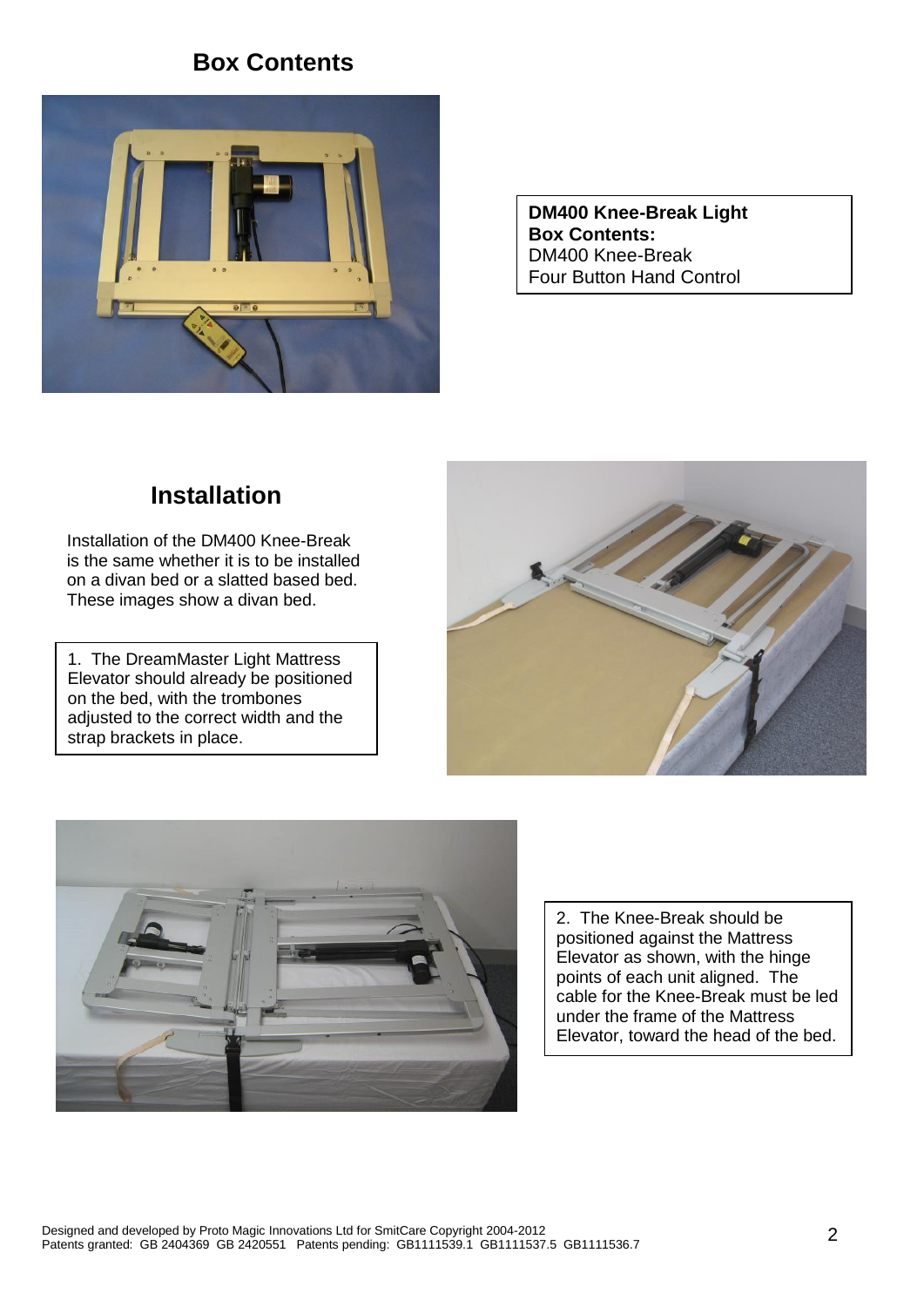3. The width adjusting 'trombones' of the Knee-Break adjust in the same way as the Mattress Elevator. Disengage the trombone locking pin and rotate it through a quarter-turn so that it stays released.





4. Extend the trombone past the strap bracket, then retract the trombone so that it locates correctly on the strap bracket. Engage the trombone locking pin. Repeat for the other side of the bed.





5. Return to the Mattress Elevator Installation Instructions to secure the Elevator and Knee-Break to the bed. When instructed to connect the cables to the Transformer Box in the Mattress Elevator instructions, the cables should be connected to the Transformer Box as shown:

Knee-Break to the left, Four button Hand Control in the centre. Elevator to the right. The sockets and plugs are colour coded.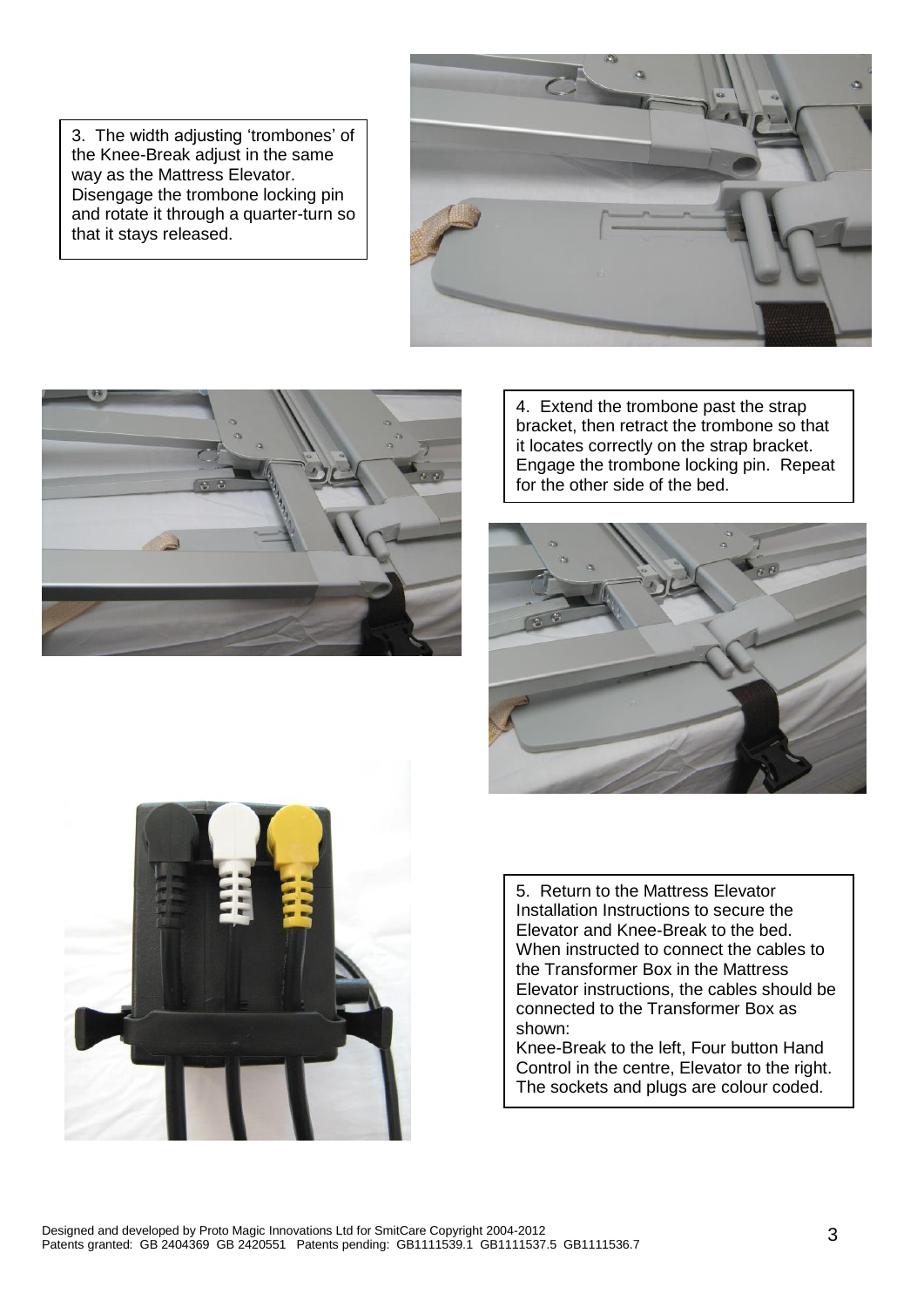#### **Using the DreamMaster Light Knee-Break**

- The DreamMaster Light Knee-Break has been designed for easy use by clients or carers.
- Using the four-button hand control, when you press the "up" button for the Knee-Break, it will rise until the button is released, or its maximum height is reached.
- To lower the Knee-Break, press the "down" button until the required angle is achieved, or until the minimum position is reached.
- The actuator will switch off automatically when the maximum or minimum angle is achieved.
- The DreamMaster Light Hand Control has a locking switch. This may be used to ensure the unit is not used inappropriately.

#### **Care of the DreamMaster Light Knee-Break**

- Visually check the frame for wear or damage.
- Clean with non-abrasive cleaner or disinfectant, for example Isopropyl alcohol at 70% concentration.
- Do not allow moisture to come into contact with any electrical parts.

#### **Advice**

- Keep clear of moving parts and make sure there are no obstructions when lowering or raising the frame. In the event of an obstruction, raise or lower the Knee-Break and clear the obstruction.
- Ensure that you have read these instructions and understood them fully, including the glossary of symbols in the bottom of these instructions
- **Ensure that you inspect the Knee-Break on a regular basis.**
- Do not let children play with the DreamMaster Light or Knee-Break.
- Do not exceed the safe working load of 254kg (40st)

#### **Trouble Shooting**

- Check the lock switch on the handset is in the unlocked position.
- Check the mains supply is switched on.
- Check the hand control is plugged in.
- Check the actuator is plugged into the power supply.
- **Check the maximum safe working load has not been exceeded.**
- Check that it is not fully raised or fully lowered.
- Check the fuse in the mains plug and if necessary replace with 5 amp fuse.

If the above fail to resolve the problem contact our Customer Services department on 01276 677888

#### **Emergency Lowering**

- The DreamMaster Light Mattress Elevator and Knee-Break are normally operated by mains power. The unit has the option of a back-up power source in the event of a mains power failure, so that it can be lowered in an emergency. The standby power will not raise the unit. If you wish to use the standby function, two PP3 9 volt alkaline batteries may be attached to the appropriate connections in the transformer box. Remove the cover and insert.
- **The batteries must be checked on a regular basis (especially when used) and replaced when** necessary, at least every 12 months to avoid possible damage to the power unit.
- The batteries should be tested every month by raising the Mattress Elevator to about half way, turning off the mains and operating the down button for two seconds and checking for movement.
- The Mattress Elevator or Knee-Break will not elevate on the standby power supply.